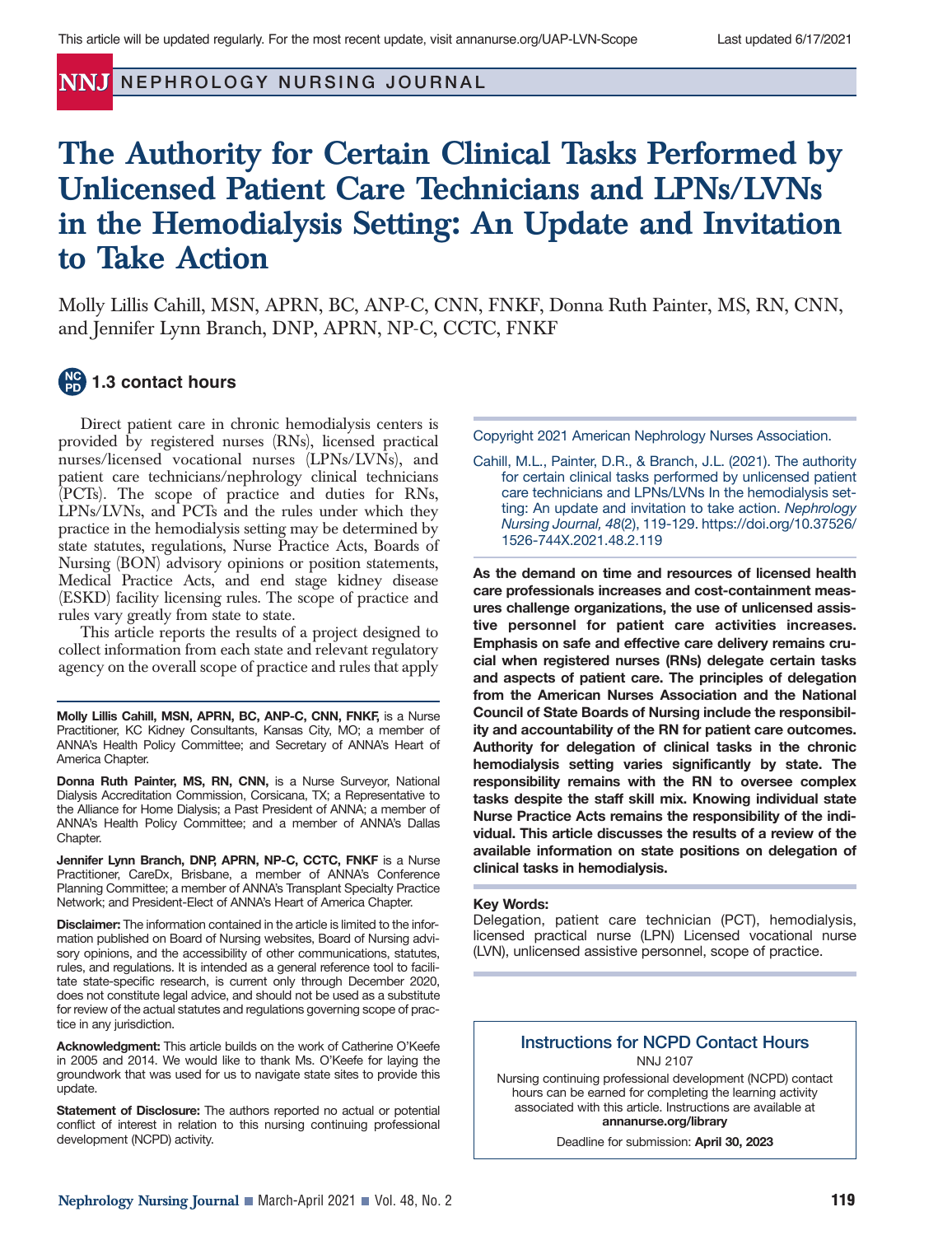#### **Help ANNA Keep This Scope of Practice Information Current**

If you have updated information on scope of practice for your state for RNs, LPNs/LVNs, and PCTs, please email it to Molly Cahill (mlccnn@gmail.com). Include the information, the source of the information, and a web link to the information in the email.

to RNs, LPN/LVNs, and PCTs and specifically on those who provide patient care in chronic hemodialysis centers. Each organization was contacted individually to attempt to ensure the currency of data. Various contact strategies were used to obtain the information (e.g., finding and searching websites, emailing, calling by phone). However, not all states responded to the request for this information despite numerous contact attempts. We learned that the information is challenging to find and sometimes difficult to verify and interpret. Findings of the project are discussed in the article, and a summary of the information collected is provided in Table 1.

# **Nurse Practice Acts**

The most important legal document for RNs and LPNs/LVNs is the State Nurse Practice Act (NPA). This law defines what the functions of nursing shall be and sets standards for education and licensure. The National Council of State Boards of Nursing (www.ncsbn.org) provides web links to each of the state boards of nursing. A copy of your Nurse Practice Act can be obtained from your State Board of Nursing or viewed online at each individual state's Board of Nursing website.

As of March 15, 2021, 33 states have implemented Nurse License Compact (NLC) legislation. The NLC "allows for nurses to have one multistate license with the ability to practice in all compact states" (National Council of State Boards of Nursing [NCSBN], 2021, p. 1). The NLC, for example, allows a nurse in one compact state to provide telehealth services to a patient in another compact state and allows nurses from one compact state to immediately practice in another compact state in the case of a natural disaster without the need of an emergency declaration. It is the nurse's responsibility to know and adhere to the laws regarding the practice of nursing in the state in which the practice is occurring. The NCSBN provides a map showing the latest information on NLC adoption in states and territories https://www.ncsbn.org/nurse-licensurecompact.htm.

# **Delegation**

Nurse Practice Acts address, in most cases very specifically, what nurses can delegate, to whom, and under what circumstances. However, as stated by the NCSBN and the American Nurses Association (ANA), (2019), "the decision of whether or not to delegate or assign is based upon the RN's judgment concerning the condition of the patient, the competence of all members of the nursing team, and the degree of supervision that will be required of the RN if a task is delegated" (p. 1).

Consistent with the Code of Ethics for Nurses with Interpretive Statements (ANA, 2015), the RN must not engage in practices prohibited by law or delegate to others activities prohibited by practice acts of other health care personnel or by other laws. RNs determine the scope of their practice in light of their education, knowledge, competence, and extent of experience.

The NCSBN and ANA (2019) summarize delegation as follows:

- "A delegatee is allowed to perform a specific nursing activity, skill or procedure that is outside the traditional role and basic responsibilities of the delegatee's current job.
- The delegatee has obtained the additional education and training, and validated competence to perform the care/delegated responsibility. The context and processes associated with competency validation will be different for each activity, skill or procedure being delegated. Competency validation should be specific to the knowledge and skill needed to safely perform the delegated responsibility as well as to the level of practitioner (i.e., RN, LPN/VN, [assistive personnel] AP) to whom the activity, skill or procedure has been delegated. The licensed nurse who delegates the 'responsibility' maintains overall accountability for the patient. However, the delegatee bears the responsibility for the delegated activity, skill, or procedure.
- The licensed nurse cannot delegate nursing judgment or any activity that will involve nursing judgment or critical decision making.
- Nursing responsibilities are delegated by someone who has the authority to delegate.
- The delegated responsibility is within the delegator's scope of practice.
- When delegating to a licensed nurse, the delegated responsibility must be within the parameters of the delegatee's authorized scope of practice under the NPA. Regardless of how the state/jurisdiction defines delegation, as compared to assignment, appropriate delegation allows for transition of a responsibility in a safe and consistent manner. Clinical reasoning, nursing judgment and critical decision making cannot be delegated" (pp. 1-2).

In the absence of specifically defined scope of duties for unlicensed assistive personnel (UAP) or PCTs, RNs must rely on their authority under the Board of Nursing delegation regulations for the state in which they are practicing to determine whether a specific duty may be delegated to an unlicensed person. In the absence of specific language for or against delegation, some states relinquish delegation terminology to facilities (such as hemodialysis units) to interpret and establish policies.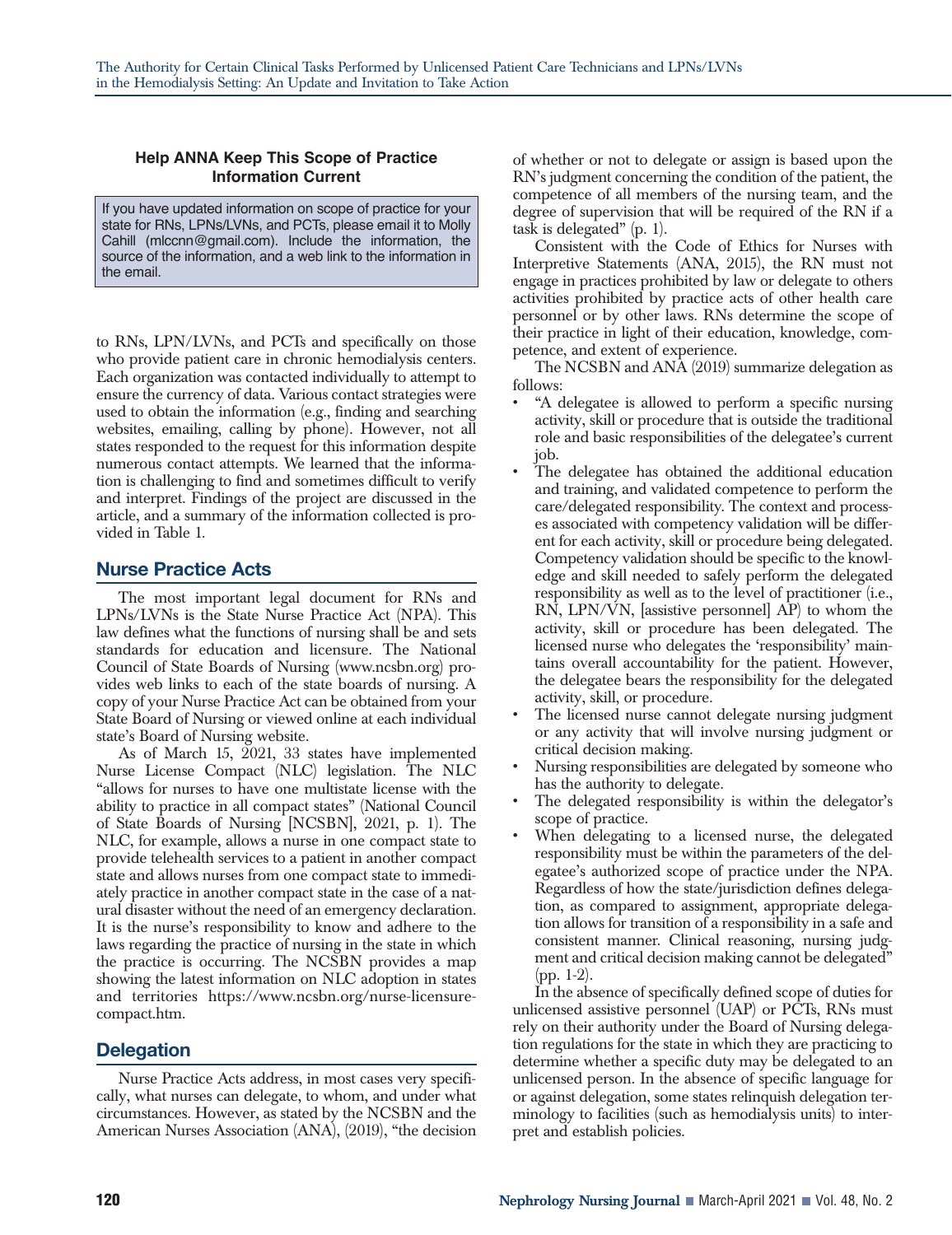| Where to Find Information                                      | https://www.abn.alabama.gov/laws/ | https://www.commerce.alaska.gov/web/cbpl/professionallicensing/<br>boardofnursing.aspx<br>LPNs SOP is found on BON website under advisory opinions | https://portal.arkansas.gov/agency/department-of-health/arkansas-state-board-of-<br>https://www.healthy.arkansas.gov/images/uploads/pdf/<br>Rules_Chapter5_Dec_2008.pdf?<br>$n$ ursing/ | https://www.azbn.gov/sites/default/files/advisory-opinions/ao-infusiontherapy-<br>Dialysis technician law expressly permits access to CVC and anti-coagulant is<br>Dialysis technician or LPN/LWI - No specific advisory opinion relating to<br>venipuncture-the-role-of-the-lpn-rev92016.pdf<br>https://www.azbn.gov/<br>hemodialysis.<br>specified | CA Department of Public Health - http://www.cdph.ca.gov/<br>https://www.m.ca.gov/                                                          | COBON broad nursing delegation regulations<br>https://www.colorado.gov/board-nursing | https://portal.ct.gov/DPH/Practitioner-Licensing--<br>Investigations/Dialysispatientcaretech/Dialysis-Patient-Care-Technician-Information<br>https://portal.ct.gov/DPH/Practitioner-Licensing--Investigations/Registered-<br>Nurse/Registered-Nurse-Licensure                                                                                                                                                                                                                                                                              |
|----------------------------------------------------------------|-----------------------------------|----------------------------------------------------------------------------------------------------------------------------------------------------|-----------------------------------------------------------------------------------------------------------------------------------------------------------------------------------------|------------------------------------------------------------------------------------------------------------------------------------------------------------------------------------------------------------------------------------------------------------------------------------------------------------------------------------------------------|--------------------------------------------------------------------------------------------------------------------------------------------|--------------------------------------------------------------------------------------|--------------------------------------------------------------------------------------------------------------------------------------------------------------------------------------------------------------------------------------------------------------------------------------------------------------------------------------------------------------------------------------------------------------------------------------------------------------------------------------------------------------------------------------------|
| of Updates<br><b>Frequency</b>                                 |                                   | Last done 2017<br>When needed                                                                                                                      | As needed Dec 2008                                                                                                                                                                      | 3 years (2016)                                                                                                                                                                                                                                                                                                                                       |                                                                                                                                            |                                                                                      | $\star$                                                                                                                                                                                                                                                                                                                                                                                                                                                                                                                                    |
| <b>Authority/Prohibitor</b>                                    | <b>ABN</b>                        | ABON does not regulate PCTs, and we<br>do not have regulations specific to<br>hemodialysis                                                         |                                                                                                                                                                                         | LPN-AZBN<br>PCT                                                                                                                                                                                                                                                                                                                                      | regarding hemodialysis technicians -<br>The Dialysis Technician includes<br>BRN does not have jurisdiction<br>language specific to heparin |                                                                                      | certified dialysis patient care technicians<br>direct patient care staff persons shall be<br>providing direct patient care to dialysis<br>initiate or terminate a patient's dialysis<br>a registered nurse licensed to practice<br>in this state.<br>patients shall be at least three to nine,<br>and at least one of the three on-duty<br>heparin or lidocaine as necessary to<br>Statutes Section 19a-269a provides<br>dialysis unit may administer saline,<br>employed in outpatient or hospital<br>provided the ratio of on-duty staff |
| Can LPN/LVN<br>Catheter?<br><b>Venous</b><br>Access<br>Central | definition)<br>Yes (with<br>some  | $\geq$                                                                                                                                             | å                                                                                                                                                                                       | Yes                                                                                                                                                                                                                                                                                                                                                  | $\frac{1}{2}$                                                                                                                              | Delegation                                                                           | Delegation                                                                                                                                                                                                                                                                                                                                                                                                                                                                                                                                 |
| Catheter?<br>Can PCT<br><b>Venous</b><br>Access<br>Central     | $\tilde{z}$                       | Ξ                                                                                                                                                  | $\geq$                                                                                                                                                                                  |                                                                                                                                                                                                                                                                                                                                                      | $\geq$                                                                                                                                     | Delegation                                                                           | Delegation                                                                                                                                                                                                                                                                                                                                                                                                                                                                                                                                 |
| Administer<br>Heparin?<br>Can PCT                              | g                                 | $\geq$                                                                                                                                             | S                                                                                                                                                                                       |                                                                                                                                                                                                                                                                                                                                                      | Yes                                                                                                                                        | Delegation                                                                           | Yes                                                                                                                                                                                                                                                                                                                                                                                                                                                                                                                                        |
| <b>State</b>                                                   | <b>Alabama</b>                    | Alaska                                                                                                                                             | Arkansas                                                                                                                                                                                | Arizona                                                                                                                                                                                                                                                                                                                                              | California                                                                                                                                 | Colorado                                                                             | Connecticut                                                                                                                                                                                                                                                                                                                                                                                                                                                                                                                                |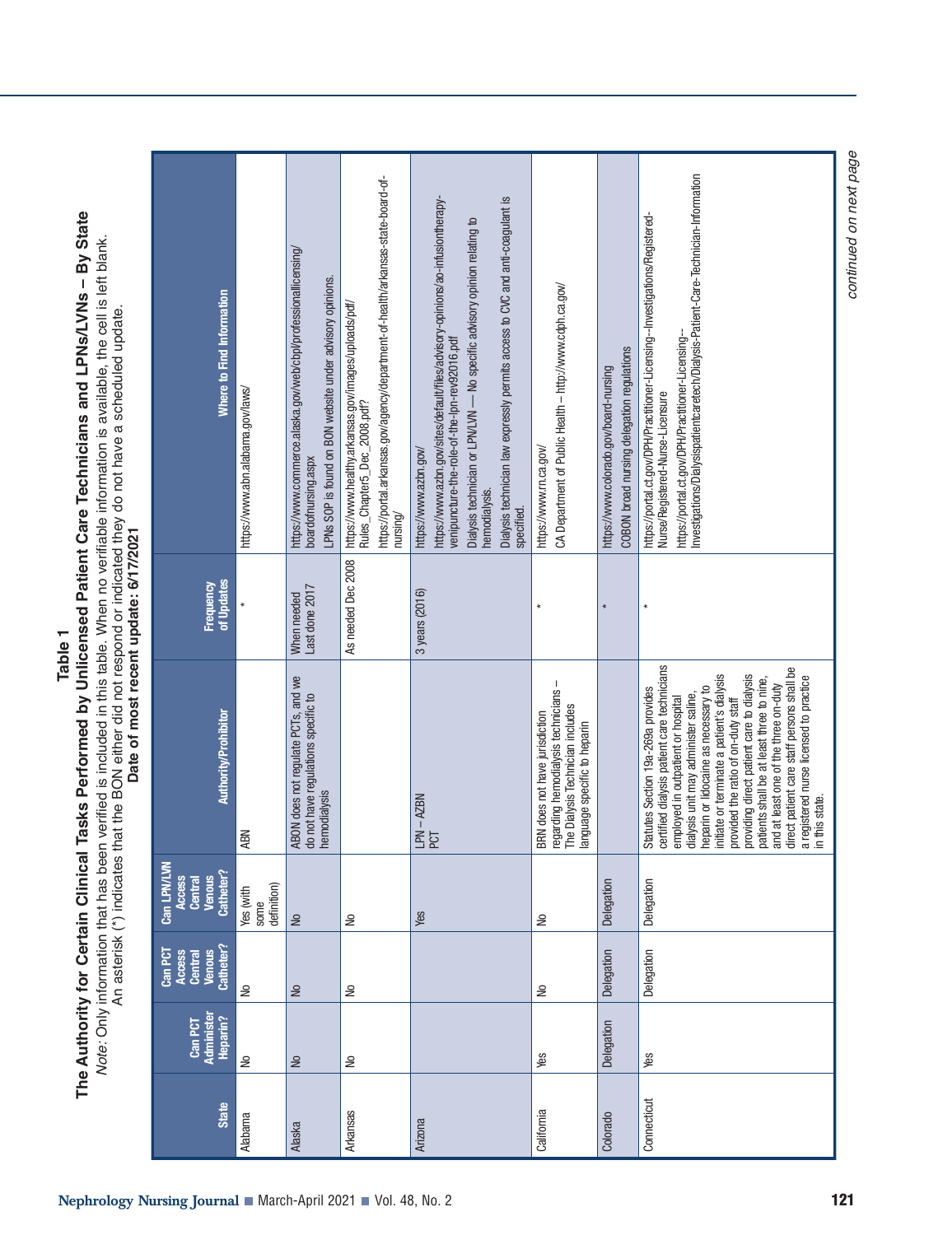The Authority for Certain Clinical Tasks Performed by Unlicensed Patient Care Technicians and LPNs/LVNs - By State **Table 1 (continued) The Authority for Certain Clinical Tasks Performed by Unlicensed Patient Care Technicians and LPNs/LVNs – By State** Table 1 (continued)

| <b>State</b>             | <b>Administer</b><br>Heparin?<br>Can PCT | Catheter?<br>Can PCT<br><b>Venous</b><br>Access<br>Central | Can LPN/LVN<br>Catheter?<br><b>Venous</b><br>Access<br>Central | Authority/Prohibitor                                                                                                                                                                                             | of Updates<br>Frequency | Where to Find Information                                                                                                                                         |
|--------------------------|------------------------------------------|------------------------------------------------------------|----------------------------------------------------------------|------------------------------------------------------------------------------------------------------------------------------------------------------------------------------------------------------------------|-------------------------|-------------------------------------------------------------------------------------------------------------------------------------------------------------------|
| <b>elaware</b>           | S                                        | $\geq$                                                     | Yes                                                            | Nursing regulation prohibits delegation.                                                                                                                                                                         | ×                       | https://dpr.delaware.gov/boards/nursing/                                                                                                                          |
| ) istrict of<br>Columbia | Delegation                               |                                                            | Yes                                                            | Nothing specifically prohibits                                                                                                                                                                                   | $\star$                 | https://dchealth.dc.gov/bon                                                                                                                                       |
| <b>lorida</b>            |                                          |                                                            |                                                                |                                                                                                                                                                                                                  | ×                       | https://floridasnursing.gov/resources/                                                                                                                            |
| Georgia <sup>1</sup>     | ₽                                        | å                                                          | Yes                                                            | GA BON with documented training                                                                                                                                                                                  | ¥                       | https://sos.ga.gov/index.php/licensing/plb/45                                                                                                                     |
| <b>Hawaii</b>            | $\geq$                                   | $\geq$                                                     | Yes                                                            |                                                                                                                                                                                                                  | $\pmb{\ast}$            | https://cca.hawaii.gov/pvl/boards/nursing/                                                                                                                        |
| daho                     | Delegation                               | Delegation                                                 | Yes                                                            | CVC okay in scope of practice for LPN                                                                                                                                                                            | $\star$                 | https://ibn.idaho.gov/                                                                                                                                            |
| llinois                  | S                                        | Delegation                                                 | Delegation                                                     | LPNs prohibited from administering IV<br>heparin                                                                                                                                                                 | $\star$                 | https://www.ilga.gov/commission/jcar/admincode/068/068013000A00200R.html                                                                                          |
| ndiana                   | Yes                                      | Delegation                                                 |                                                                |                                                                                                                                                                                                                  | $\star$                 | https://www.in.gov/pla/professions/indiana-state-board-of-nursing/                                                                                                |
| owa                      | Delegation                               | $\geq$                                                     | Yes                                                            | May delegate functions to a PCT as long<br>as it does not go beyond the scope of<br>practice for the LPN. The LPN cannot<br>administer heparin via IV route.                                                     | $\star$                 | https://nursing.iowa.gov/                                                                                                                                         |
| <b>Kansas</b>            | Delegation                               | Delegation                                                 | Delegation                                                     | practice for an LPN with IV certification,<br>KSA 65-1136 for Supervision definition<br>PCTs are not regulated by the KSBN<br>as well as a description of scope of<br>either limited or expanded.<br>KSA 65-1165 | ×                       | https://ksbn.kansas.gov/<br>KAR 60-16-101                                                                                                                         |
| <b>entucky</b>           | Yes                                      | $\frac{1}{2}$                                              | Yes                                                            | KBN                                                                                                                                                                                                              | ¥                       | https://kbn.ky.gov/practice/Documents/Licensed%20Practical%20Nursing%<br>http://kyrules.elaws.us/rule/201kar20:470<br>20Brochure.pdf                              |
| ouisiana                 | Yes                                      | å                                                          | Yes                                                            | <b>LBN</b>                                                                                                                                                                                                       | $\star$                 | http://www.lsbn.state.la.us/Portals/1/Documents/DeclaratoryStatements/declarat9.pdf<br>https://www.lsbpne.com/laws-rules/scope-of-practice/                       |
| <b>Maine</b>             | Delegation                               | Delegation                                                 | Yes                                                            | <b>MSBN</b>                                                                                                                                                                                                      | $\star$                 | https://www.maine.gov/boardofnursing/practice/position-statements/m-dialysis-<br>https://www.maine.gov/boardofnursing/practice/lpn-questions.html<br>therapy.html |
| Vlaryland                | Yes                                      | Delegation                                                 | Ves                                                            | <b>MBON</b>                                                                                                                                                                                                      | $\ast$                  | https://mbon.maryland.gov/Pages/practice-dnf-anaysis.aspx<br>http://mdrules.elaws.us/comar/10.27.20.05                                                            |
|                          |                                          |                                                            |                                                                |                                                                                                                                                                                                                  |                         | continued on next page                                                                                                                                            |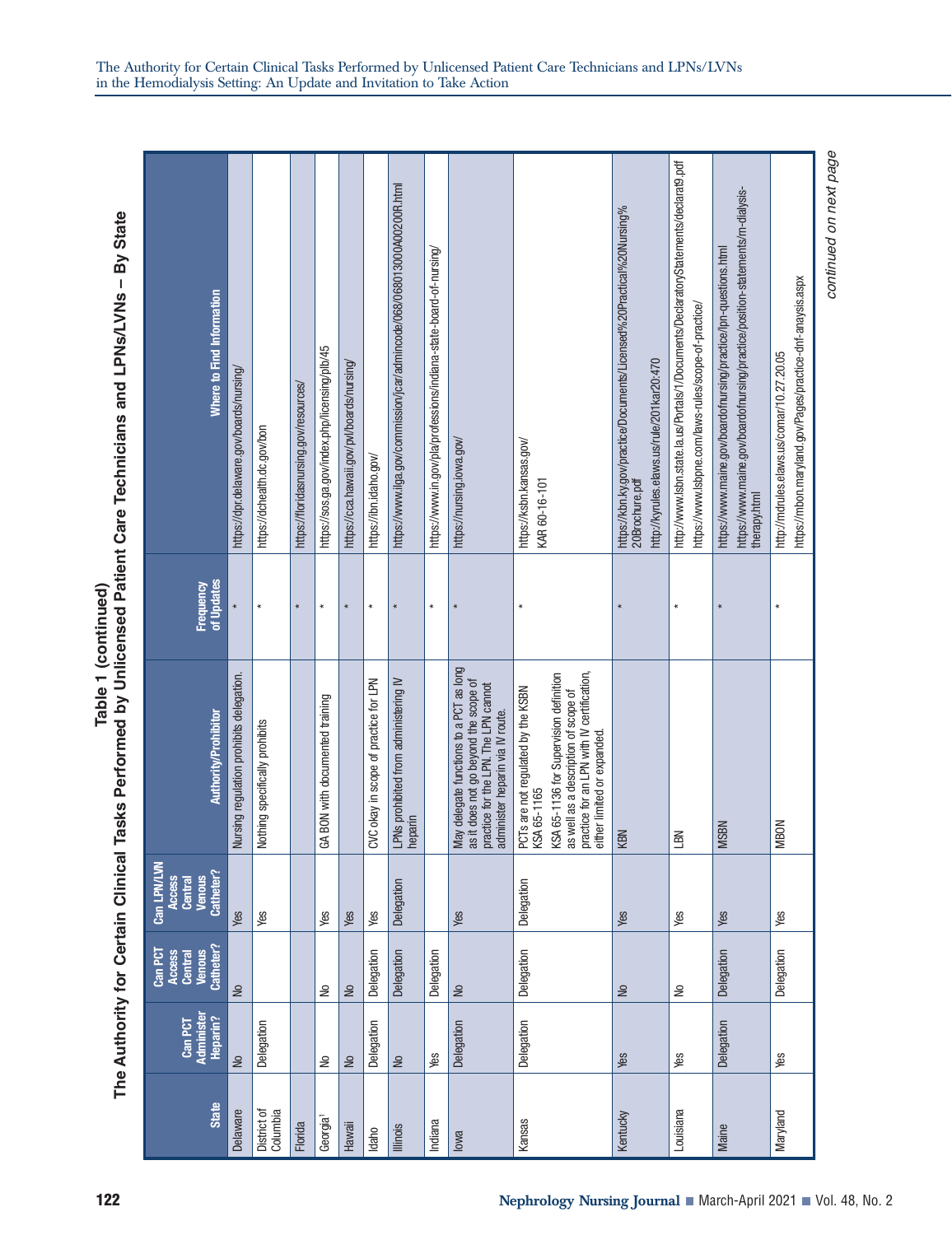| <b>State</b>            | Administe<br>Heparin?<br>Can PCT | Catheter?<br>Can PCT<br><b>Venous</b><br>Central<br>Access | Can LPN/LVN<br>Venous<br>Catheter?<br>Access<br>Central | <b>Authority/Prohibitor</b>   | of Updates<br>Frequency | Where to Find Information                                                                                                                                                                                                                                                                                                                                                                                                                                                                       |
|-------------------------|----------------------------------|------------------------------------------------------------|---------------------------------------------------------|-------------------------------|-------------------------|-------------------------------------------------------------------------------------------------------------------------------------------------------------------------------------------------------------------------------------------------------------------------------------------------------------------------------------------------------------------------------------------------------------------------------------------------------------------------------------------------|
| <b>Massachusetts</b>    | Delegation<br>Yes/               | Delegation<br>Yes/                                         | Delegation<br>Yes/                                      | Massachusetts Board of Health |                         | https://www.mass.gov/doc/105-cmr-145-licensing-of-out-of-hospital-dialysis-units-<br>in-massachusetts/download                                                                                                                                                                                                                                                                                                                                                                                  |
| Michigan                | Delegation                       | Delegation                                                 | Delegation                                              | <b>MDCH</b>                   | $\star$                 | https://www.michigan.gov/documents/mdch/FINALTFNP_Final_Report_5_10_12_v8a<br>$-393189 - 7.$ pdf                                                                                                                                                                                                                                                                                                                                                                                                |
| Minnesota               | Delegation                       | Delegation                                                 | Delegation                                              | <b>MBN</b>                    | $\star$                 | https://mn.gov/boards/nursing/practice/nursing-practice-topics/scope-of-practice.jsp<br>https://www.revisor.mn.gov/statutes/cite/148.171                                                                                                                                                                                                                                                                                                                                                        |
| Mississippi             | yes                              | S                                                          | Sex                                                     | <b>MBN</b>                    | $\star$                 | https://msdh.ms.gov/msdhsite/_static/resources/8211.pdf<br>https://www.ncsbn.org/ms_administativecode.pdf                                                                                                                                                                                                                                                                                                                                                                                       |
| <b>Missouri</b>         | Yes                              | Yes                                                        | Certification<br>Yes w/W                                | MSBN, DHHS                    | $\star$                 | http://dialysistechniciancentral.com/missouri-dialysis-technician-requirements/<br>https://www.sos.mo.gov/cmsimages/adrules/csr/current/20csr/20c2200-6.pdf                                                                                                                                                                                                                                                                                                                                     |
| Montana                 | Yes/<br>Delegation               | Delegation                                                 | Yes                                                     | MBN                           | $\star$                 | http://www.mtrules.org/gateway/RuleNo.asp?RN=24%2E159%2E1640<br>http://www.mtrules.org/gateway/ruleno.asp?RN=24.159.1010<br>http://www.mtrules.org/gateway/ShowRuleFile.asp?RID=867                                                                                                                                                                                                                                                                                                             |
| Nebraska                | Yes                              | Yes                                                        | Yes                                                     | <b>NDHHS</b>                  | $\ast$                  | http://dhhs.ne.gov/licensure/Documents/DialysisPtCareTechRegistrationAct.pdf#<br>http://dhhs.ne.gov/licensure/Pages/Dialysis-Patient-Care-Technician.aspx<br>http://dhhs.ne.gov/licensure/Documents/NewLPNLawUpdateMay17.pdf<br>search=dialysis%20patient%20care%20technician                                                                                                                                                                                                                   |
| Nevada                  | Yes                              | Delegation                                                 | Yes                                                     | NBON                          | $\star$                 | https://www.leg.state.nv.us/NRS/NRS-632.html#NRS632Sec017                                                                                                                                                                                                                                                                                                                                                                                                                                       |
| New Hampshire           | Delegation                       | Delegation                                                 | Yes                                                     | <b>NHBON</b>                  | $\ast$                  | https://www.oplc.nh.gov/sites/g/files/ehbemt441/files/inline-documents/sonh/lpn-<br>https://www.dhhs.nh.gov/oos/bhfa/documents/he-p811.pdf<br>scope-practice.pdf                                                                                                                                                                                                                                                                                                                                |
| New Jersey <sup>2</sup> | Delegation<br>$\geq$             | Delegation                                                 | Delegation<br>$\ast$                                    | NJDOH<br><b>NJBON</b>         |                         | https://www.njconsumeraffairs.gov/regulations/Chapter-37-New-Jersey-Board-of-<br>https://www.nj.gov/health/healthfacilities/<br>NJDOH does not specifically address or prohibit access to CVCs by PCT, LPN/LVN<br>Nursing.pdf                                                                                                                                                                                                                                                                   |
| New Mexico              | Yes                              | Yes CHT II<br>only                                         | Yes                                                     | <b>NMBON</b>                  | $\ast$                  | Licensing Chapter 12 Nursing and Health Care Related Providers Part 2 Licensure<br>https://nmbon.sks.com/uploads/files/16_12_2%20NMAC%20(2)%20CURRENT(1).pdf<br>New Mexico Board of Nursing, (2016). Title 16 Occupational and Professional<br>Licensing Chapter 12 Nursing and Healthcare Related Providers Part 4 Hemodialysis<br>New Mexico Board of Nursing. (2016). Title 16 Occupational and Professional<br>https://nmbon.sks.com/uploads/files/16_12_5%20NMAC.pdf<br><b>Technicians</b> |
| New York                | å                                | $\geq$                                                     | Yes                                                     | <b>NYSNA</b>                  |                         | Office of the Professions New York State Education Department. (2009). Nursing guide<br>http:/www.op.mysed.com/prof/nurse/nurse-guide-april09.pdf<br>to practice.                                                                                                                                                                                                                                                                                                                               |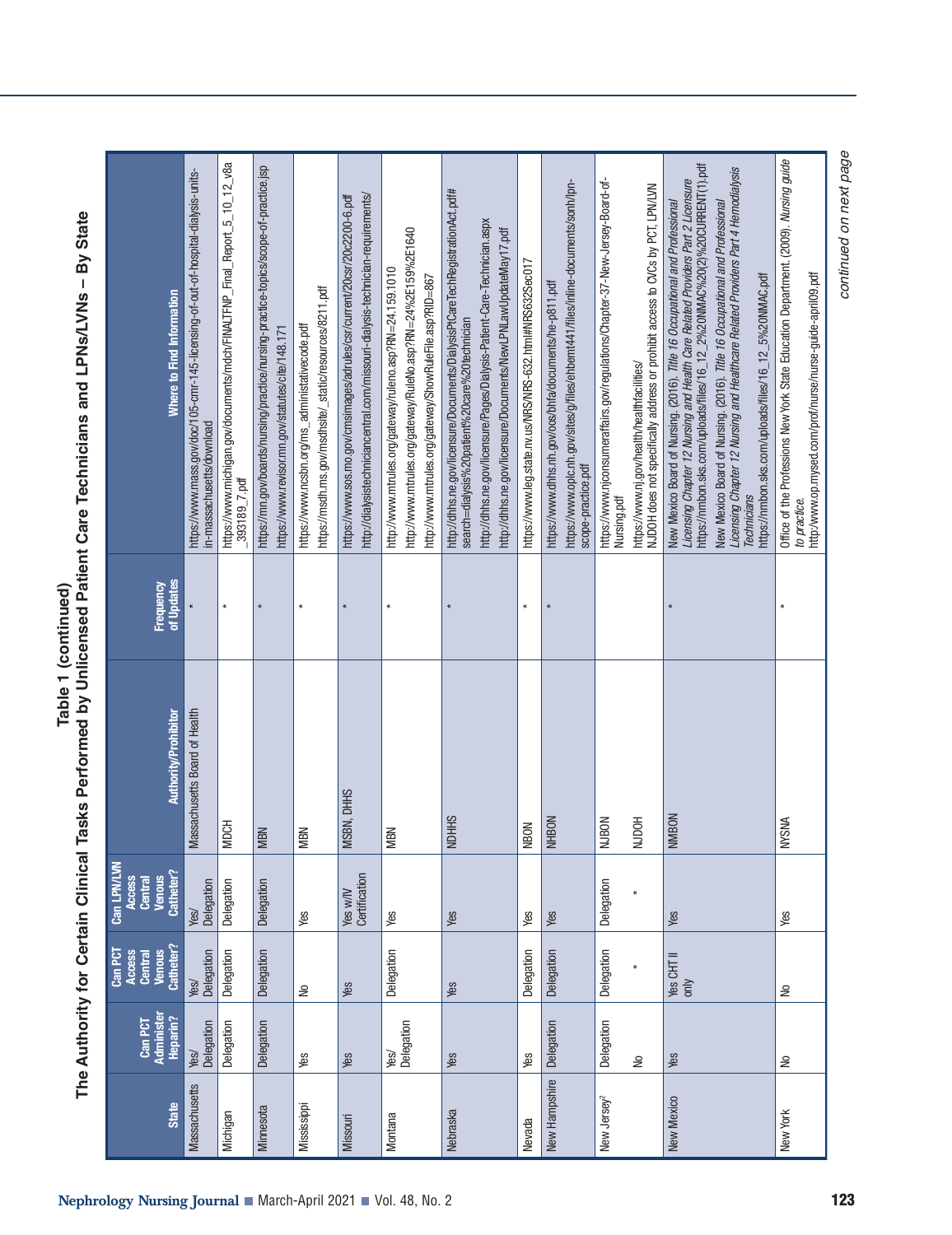The Authority for Certain Clinical Tasks Performed by Unlicensed Patient Care Technicians and LPNs/LVNs - By State **Table 1 (continued) The Authority for Certain Clinical Tasks Performed by Unlicensed Patient Care Technicians and LPNs/LVNs – By State** Table 1 (continued)

| Where to Find Information                                      | https://www.ncbon.com/vdownloads/position-statements-decision-trees/dialysis-role-<br>https://www.ncbon.com/<br>of-uap.pdf | https://www.ndbon.org/ | https://nursing.ohio.gov/                                                                                                                            | https://nursing.ok.gov/ | OR Health Authority Hemodialysis Technician Licensing Procedures and Definitions &<br>https://www.oregon.gov/osbn/Pages/index.aspx<br>OR Board of Nursing website | https://www.dos.pa.gov/ProfessionalLicensing/BoardsCommissions/Nursing/Pages/<br>default.aspx<br>PA Code | https://health.ri.gov/licenses/detail.php?id=231        | SC Board of Nursing website<br>https://llr.sc.gov/nurse/ | https://doh.sd.gov/boards/nursing/<br>SD Board of Nursing website | https://www.tn.gov/health/health-program-areas/health-professional-boards/nursing-<br>board/nursing-board/about.html<br>TN Board of Nursing website | Texas Board of Nursing website<br>https://www.bon.texas.gov/                                 | https://www.hhs.texas.gov/doing-business-hhs/provider-portals/health-care-facilities-<br>regulation/end-stage-renal-disease-facilities<br>End Stage Renal Disease State Regulations | continued on next page |
|----------------------------------------------------------------|----------------------------------------------------------------------------------------------------------------------------|------------------------|------------------------------------------------------------------------------------------------------------------------------------------------------|-------------------------|-------------------------------------------------------------------------------------------------------------------------------------------------------------------|----------------------------------------------------------------------------------------------------------|---------------------------------------------------------|----------------------------------------------------------|-------------------------------------------------------------------|-----------------------------------------------------------------------------------------------------------------------------------------------------|----------------------------------------------------------------------------------------------|-------------------------------------------------------------------------------------------------------------------------------------------------------------------------------------|------------------------|
| of Updates<br>Frequency                                        |                                                                                                                            | $\ast$                 | $\star$                                                                                                                                              | ¥                       | $\ast$                                                                                                                                                            | $\ast$                                                                                                   |                                                         | Last updated 2020,<br>every 3 years                      | $\star$                                                           | $\ast$                                                                                                                                              |                                                                                              |                                                                                                                                                                                     |                        |
| Authority/Prohibitor                                           | <b>NCBON</b>                                                                                                               | <b>NDBON</b>           | CVCs. LPN IV therapy certification rules<br>heparin administration and is silent on<br>Dialysis technician statute permits<br>permit LPNs to access. |                         | accessing CVCs. LPNs may access CVCs<br>Dialysis technician regulations permit<br>heparin administration and permit<br>if properly trained.                       | Delegation to the dialysis technician is<br>through the Medical Practice Act.                            | Licensing rules do not address dialysis<br>technicians. | Medical Practice Act and Nurse Practice<br>Ąđ            |                                                                   | <b>TBON</b>                                                                                                                                         | administer IV meds via peripheral and<br>LVN IV therapy course required to<br>central lines. | Regulations and Texas Board of Nursing<br>End Stage Renal Disease State<br>website.                                                                                                 |                        |
| Can LPN/LVN<br>Catheter?<br><b>Venous</b><br>Access<br>Central | Yes                                                                                                                        | Yes                    | Yes                                                                                                                                                  |                         | Yes                                                                                                                                                               | Yes                                                                                                      |                                                         | S                                                        | Yes                                                               | Yes                                                                                                                                                 | Yes                                                                                          |                                                                                                                                                                                     |                        |
| Catheter?<br>Can PCT<br><b>Venous</b><br>Access<br>Central     | Yes                                                                                                                        | S                      | Delegation                                                                                                                                           |                         | Yes                                                                                                                                                               | Delegation                                                                                               |                                                         | S                                                        | $\frac{1}{2}$                                                     |                                                                                                                                                     | S                                                                                            |                                                                                                                                                                                     |                        |
| Administe<br>Heparin?<br>Can PCT                               | Delegation                                                                                                                 | Yes                    | Yes                                                                                                                                                  |                         | Yes                                                                                                                                                               | ₽                                                                                                        |                                                         | ₽                                                        | Yes                                                               |                                                                                                                                                     | Yes                                                                                          |                                                                                                                                                                                     |                        |
| <b>State</b>                                                   | North Carolina                                                                                                             | North Dakota           | Ohio                                                                                                                                                 | Oklahoma                | Oregon                                                                                                                                                            | Pennsylvania                                                                                             | Rhode Island                                            | South Carolina                                           | South Dakota                                                      | Tennessee <sup>2</sup>                                                                                                                              | Exas <sup>2</sup>                                                                            |                                                                                                                                                                                     |                        |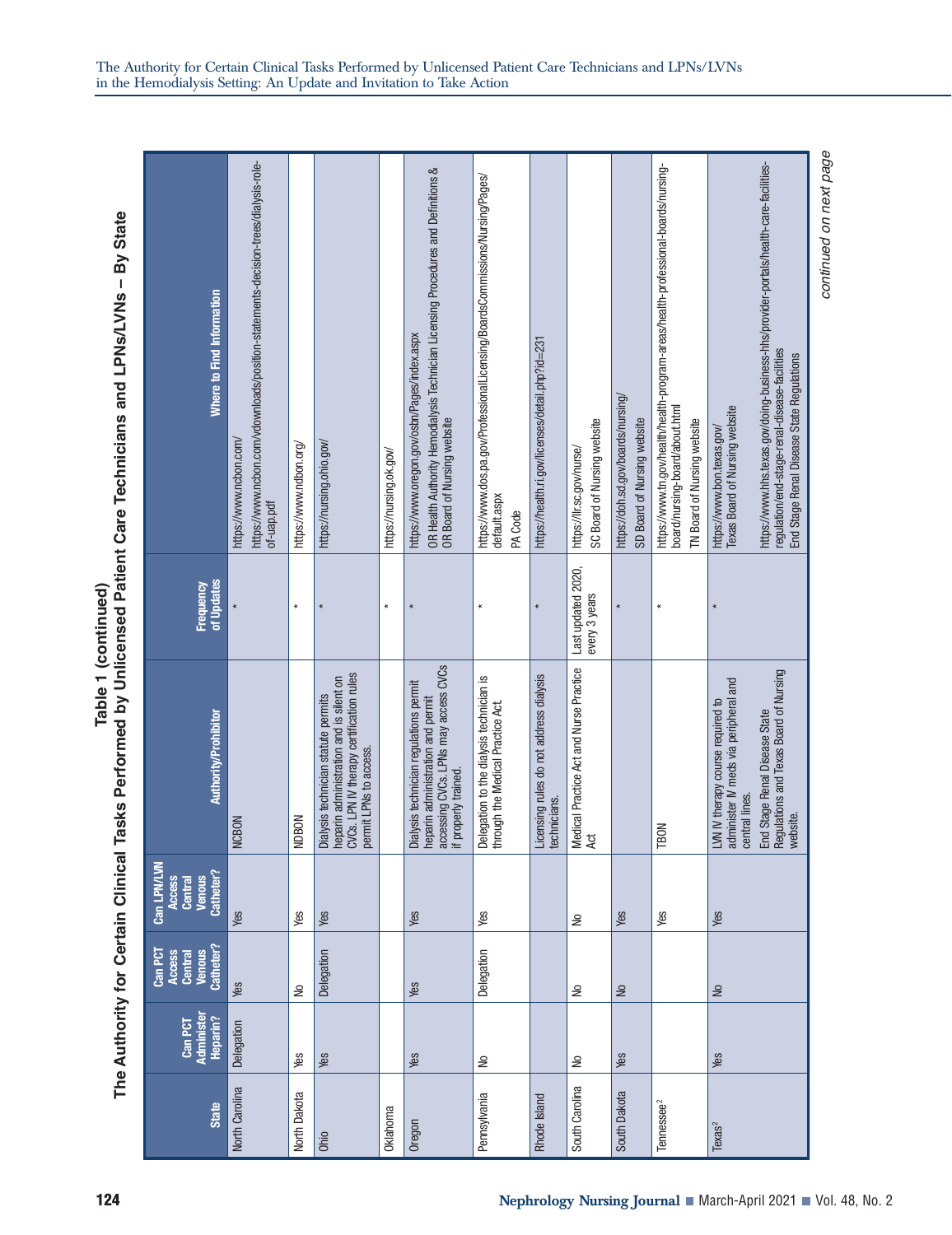| <b>State</b>           | Administe<br>Heparin?<br>Can PCT | Catheter?<br>Can PCT<br><b>Venous</b><br>Access<br><b>Central</b> | Can LPN/LVN<br>Venous<br>Catheter?<br><b>Access</b><br><b>Central</b> | Authority/Prohibito                                                                                                            | of Updates<br>Frequency                                                                                                             | Where to Find Information                                                                                                                               |
|------------------------|----------------------------------|-------------------------------------------------------------------|-----------------------------------------------------------------------|--------------------------------------------------------------------------------------------------------------------------------|-------------------------------------------------------------------------------------------------------------------------------------|---------------------------------------------------------------------------------------------------------------------------------------------------------|
| Utah <sup>2</sup>      | Delegation                       | Delegation                                                        | Yes                                                                   | No information found that would prohibit<br>LPNs from accessing CVCs.                                                          |                                                                                                                                     | https://dopl.utah.gov/nurse/index.html<br><b>Utah Board of Nursing website</b>                                                                          |
| Vermont                |                                  |                                                                   |                                                                       |                                                                                                                                | $\star$                                                                                                                             | https://sos.vermont.gov/media/30vlwsrg/apm-m-lpn-scope-of-practice-2018-<br>https://sos.vermont.gov/nursing/<br>Did not respond to contacts<br>0709.pdf |
| Virginia               | Yes                              | Yes                                                               | Yes                                                                   | Code addresses heparin, no mention of<br>CVCs for PCTs or LPNs.                                                                | $\star$                                                                                                                             | https://www.dhp.virginia.gov/Boards/Nursing/<br>Virginia Dept of Health Professions website                                                             |
| Washington             | Yes                              | Yes                                                               | Yes                                                                   | license requirements for hemodialysis<br>Department of Health Nursing Care<br>Quality Assurance Commission and<br>technicians. | update every 5 years<br>2013 and has not<br>Medical Assistant<br>changed/Nursing<br>Care attempt to<br>established in<br>credential | https://www.doh.wa.gov/licensespermitsandcertificates/nursingcommission/<br>Washington Department of Health website<br>nurselicensing                   |
| West Virginia          | Yes                              | Yes                                                               |                                                                       | Dialysis technician statute                                                                                                    | $\star$                                                                                                                             | https://wwrnboard.wv.gov/Pages/default.aspx<br>West Virginia Legislature website                                                                        |
| Wisconsin <sup>2</sup> |                                  |                                                                   |                                                                       |                                                                                                                                | $\ast$                                                                                                                              | https://dsps.wi.gov/pages/BoardsCouncils/Nursing/Default.aspx<br>No dialysis technician regulations, no position statements                             |
| Wyoming <sup>2</sup>   |                                  |                                                                   | yes                                                                   | Advisory opinion                                                                                                               | Last reviewed<br>12/2018                                                                                                            | Wyoming Board of Nursing website<br>https://wsbn.wyo.gov/                                                                                               |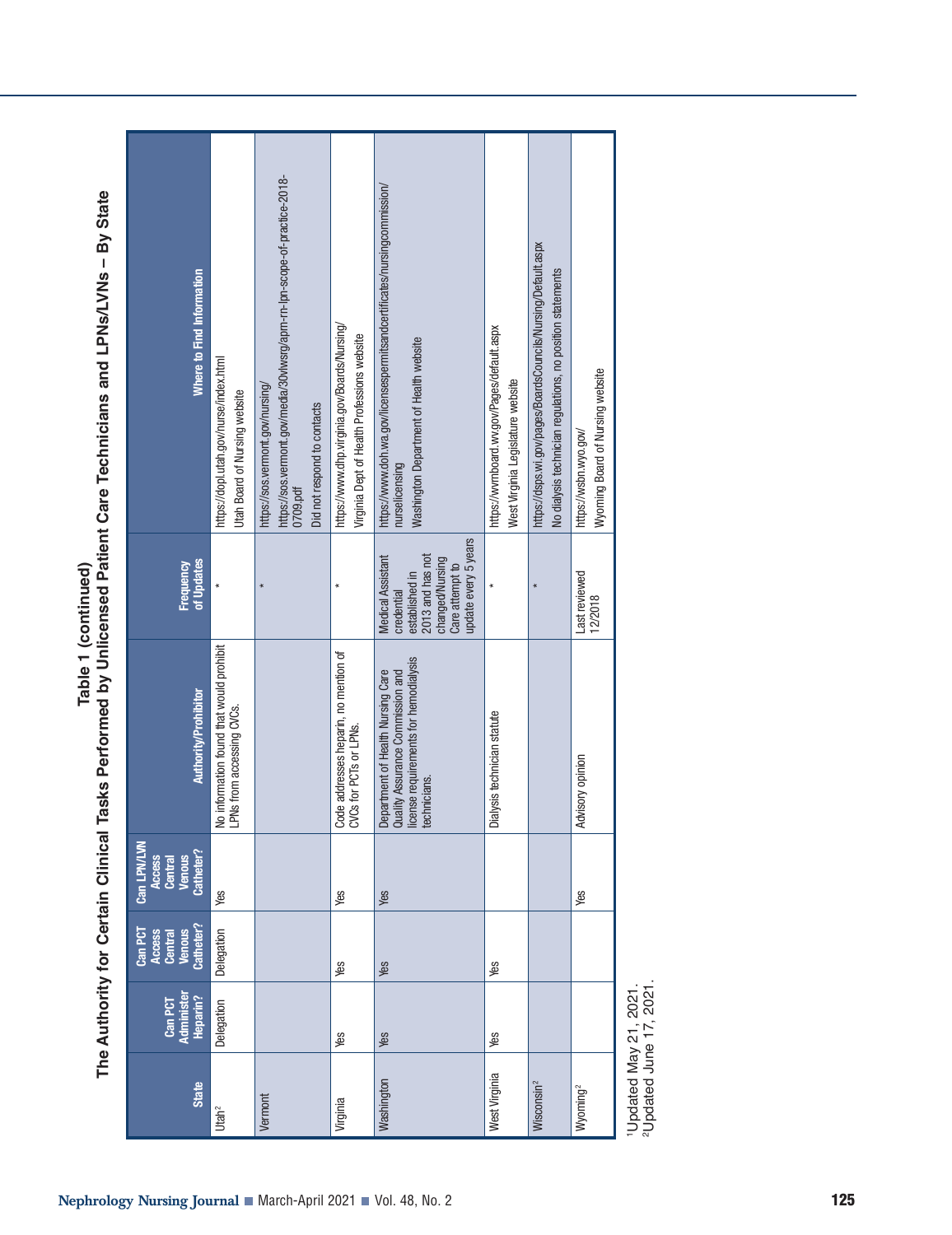The American Nephrology Nurses Association (ANNA) (2020) *Position Statement on Delegation of Nursing Tasks* (see Box 1) directs the RN to delegate tasks appropriate to the delegatee's documented knowledge, skills, cultural competence, experience, and abilities, within the scope of practice, and the licensure requirements in effect in the state in which the RN is employed.

# **LPNs/LVNs and Patient Care Technicians**

The scope of duties for LPNs/LVNs and PCTs and the rules under which they practice in the hemodialysis setting may be determined by state statutes, regulations, Nurse Practice Acts, Boards of Nursing (BON) advisory opinions or position statements, Medical Practice Acts, and ESKD facility licensing rules. The scope of practice and rules vary greatly from state to state. Certain states list specific duties that are expressly permitted or prohibited for unlicensed individuals in a hemodialysis facility or in any clinical setting (see Table 1).

Patient care technicians (PCTs) must receive extensive training in accordance with requirements set forth in the Conditions for Coverage (CfC), §494.140(e)(3) (Centers for Medicare & Medicaid Services [CMS] 2008). The CfC requires dialysis technicians to be certified under a State or a national certification program within 18 months of being hired as a PCT, noting that during those 18 months, the PCT trainee can "be mentored by LPN, LVNs, and certified PCTs under the guidance of an RN. Once certified, PCTs work under the direction of a registered nurse" (CMS, 2008, p. 20426). PCTs working in hemodialysis units cannot exercise independent nursing judgment or perform complex nursing skills.

Regulatory agency rules vary by state; some limit the administration of heparin or anticoagulants by a PCT to connecting a pre-filled syringe to the hemodialysis system as opposed to administering the drug intravenously (IV) directly to the patient; other states do not allow any administration by a PCT. Rules in other states limit the PCT to administering heparin through established fistulae or grafts at initiation of the hemodialysis process. In some hemodialysis facilities, LPNs/LVNs may also be a critical staff component. Some facilities utilize LPN/LVNs in the PCT role due to restrictions in licensure because of less stringent restriction or delegation for PCTs in accessing and administration of medications. Several states permit these licensed nurses to administer IV medications, although certain states require completion of an IV therapy course. LPNs/LVNs practice under the state's Nurse Practice Act like that of RNs, but their scope of duties is generally more limited. In fact, the scope of practice for LPNs/LVNs in the hemodialysis setting may be more limited than that of the PCT as permitted by state law. In several states, nursing regulations prohibit LPNs/LVNs from administering IV medications under any circumstance. Some states also include further instruction for duties, which are beyond the scope of practice of LPNs/LVNs and may not be delegated to UAPs.

In the absence of specific guidance, the RN must consider the advisability of delegating the performance of a duty to a PCT that cannot be delegated to a licensed nurse. The administration of IV medications by unlicensed personnel in the hospital setting is generally prohibited. However, the routine nature of heparin and saline administration by PCTs in the chronic hemodialysis setting compelled a detailed analysis of this practice several years ago into how nursing practice regulations are developed or revised.

In most states, the authority for dialysis technicians to practice lies in the delegation authority of RNs. This project looked for sources to define this information in each state. States each have a Board of Nursing that is authorized to formulate and enforce the rules and regulations governing the nursing profession. Nurses share a responsibility to be knowledgeable about their state practice act and to influence change as needed to retain current language and practices.

Not all responsibilities and clinical tasks are covered specifically in the Nurse Practice Act. Knowledge of additional regulations is paramount, including but not limited to delegation to UAPs. As an example, action was taken against a nephrology nurse in one state who delegated nursing tasks to a dialysis technician (ANNA, 2017). The nurse stated that non-nurses in her state routinely did these tasks and that no injury resulted from the delegation of tasks. In reviewing her state Nurse Practice Act, it was evident that these tasks should not have been delegated. The nurse was facing the possibility of disciplinary action, including fines, probation, and/or loss of her license to practice. What is common practice may not mean that the practice is legal in your state. Many practice questions are unanswered, yet nurses should be concerned with reducing their risk of practicing outside their state Nurse Practice Act.

# **LPN/LVN**

# **Accessing Central Venous Catheter**

**Expressly permitted.** Current nursing regulations in 32 states permit LPNs/LVNs to access central venous catheters, including the administration of IV medications. We were unable to confirm a few states that prior reports indicated. Fewer states allow LPNs/LVNs to access central venous catheters now compared to previous years (O'Keefe, 2014). There were also a few states that previously reported allowing access to central venous catheters that did not confirm requested data inquiries.

**Delegation.** In eight states, the nursing delegation language may permit the RN to delegate to an LPN/LVN intravenous (IV) medication administration through a central venous access. Five states expressly prohibit an LPN/LVN to administer IV medications through a central venous catheter. This is decreased from prior data, and as above, we were also unable to confirm and update some of the prior data.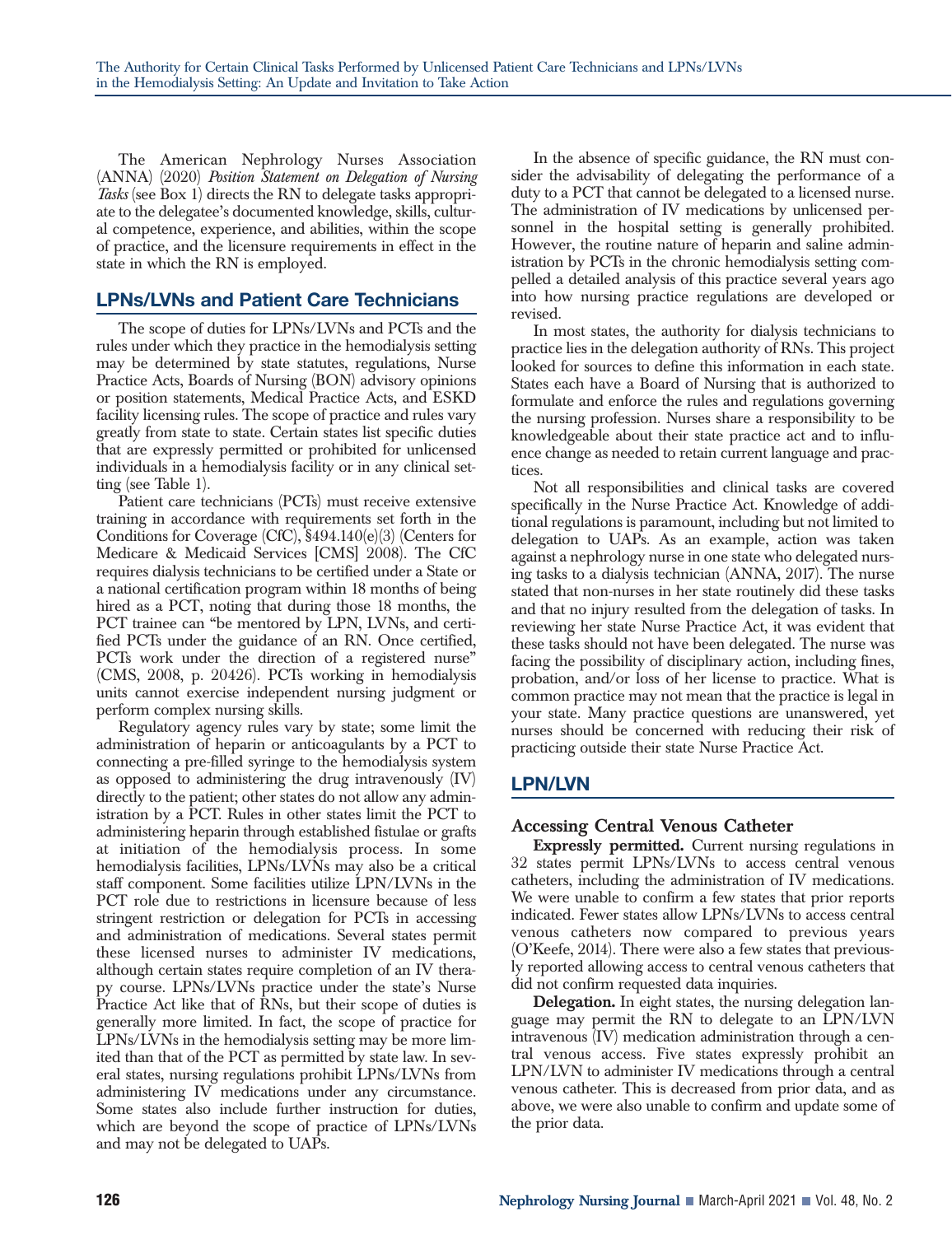

# **ANNA Position Statement: Delegation of Nursing Care Activities**

The American Nephrology Nurses Association (ANNA) believes every patient has the right to professional nursing care that encompasses all aspects of the nursing process and meets or exceeds the *ANNA Nephrology Nursing Scope and Standards of Practice* and Centers for Medicare and Medicaid Services (CMS) Conditions for Coverage. The practice of each nurse must comply with the scope of practice, regulations/laws, and licensure requirements of the state in which they are employed. The care of each patient includes, but is not limited to, assessment of patient needs, the development of a comprehensive interdisciplinary patient specific plan of care, implementation of nursing interventions, and the monitoring and evaluation of patient outcomes. The ultimate goal of the nursing process is to effect positive patient outcomes in the most cost-effective way. ANNA recognizes that achievement of favorable patient outcomes is a collaborative effort between all members of the interdisciplinary team.

#### **It is the position of ANNA that:**

- The RN uses critical thinking and professional judgment when following the Five **Rights** of Delegation, to be sure that the delegation or assignment is:
	- 1. The **right** task
	- 2. Under the **right** circumstances
	- 3. To the **right** person
	- 4. With the **right** directions and communications; and
	- 5. Under the **right** supervision and evaluation *(Joint Statement on Delegation American Nurses Association (ANA) and the National Council of State Boards of Nursing (NCSBN))*
- The registered nurse must never delegate a nursing care activity that requires:
	- a. The knowledge and expertise derived from completion of a nursing education program and the specialized skill, judgment and decision-making of a registered nurse.
	- b. Complex observation, critical decision-making, exercise of nursing judgment, or repeated nursing assessments.
	- c. An understanding of the core nephrology nursing principles necessary to recognize and manage real or potential complications that may result in an adverse outcome to the health and safety of the patient.
- The registered nurse is accountable for the:
	- a. Safety of the patient
	- Nursing process
	- c. Patient Assessment
	- d. Delegation of nursing tasks appropriate to the delegatee's documented knowledge, skills, cultural competence, experience, and abilities, within the scope of practice, and the licensure requirements in effect in the state in which the nurse is employed.

#### **Delegation of Nursing Care Activities**

- Delegation of nursing care activities to licensed practical/vocational nurses (LPN/LVNs) and/or certified dialysis patient care technicians (PCT)/ Certified Clinical Hemodialysis Technician (CCHT) shall comply with the following criteria:
	- a. The registered nurse must complete an assessment of the patient's nursing care needs prior to delegating any nursing intervention.
	- b. The registered nurse shall be accountable and responsible for all delegated nursing care activities or interventions, and she/he must remain present in the patient care area for ongoing monitoring and evaluation of the patient's response to the therapy.
	- c. The patient care activities must be within the licensure and/or certification requirements for the LPN/LVN or PCT/CCHT, practice setting, scope of practice, and the licensure requirements in effect in the state in which the nurse is employed. Additional specific facility/agency policies and procedures related to delegation may also apply.
	- d. The registered nurse shall have either instructed the LPN/LVN or PCT/CCHT in the delegated nursing care activity or verified the individual's competency to perform the activity. Persons to whom tasks are delegated should have the opportunity to ask questions and/or request clarification of expectations.
	- e. Clinical competency of these individual's will be documented and available, and verified at least annually.
	- f. Administration of medication is a nursing responsibility requiring knowledge of the indications, pharmacokinetic action, potential adverse reactions, correct dosage and contraindications, and, in general, is beyond the scope of practice of a PCT/CCHT. Administration of medications by PCT/CCHTs shall be limited to those medications considered part of the routine hemodialysis treatment, that is, normal saline and heparin via the extracorporeal circuit, intradermal lidocaine, and oxygen by nasal cannula, as allowed by the scope of practice and licensure requirements in effect in the state in which the nurse or PCT/CCHT is employed.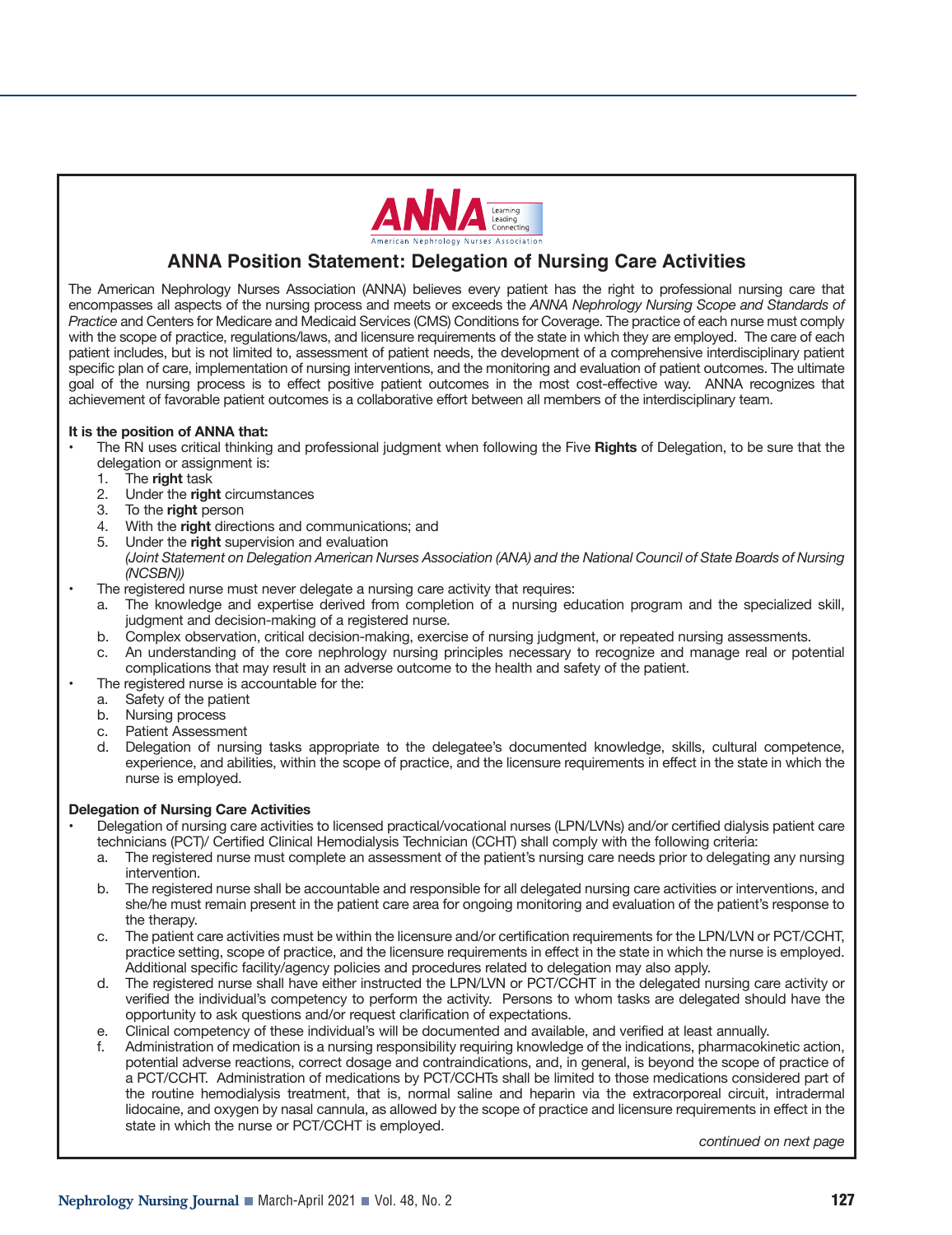#### **ANNA Position Statement: Delegation of Nursing Care Activities (continued)**

- g. Administration of any blood products and/or intravenous medications by infusion is a nursing responsibility and beyond the scope of practice of the PCT/CCHT.
- The registered nurse is legally accountable and clinically responsible for the complete documentation of the entire nursing process. When certain aspects of the nursing care activities or interventions are delegated to other personnel, the registered nurse retains the legal accountability and clinical responsibility for these activities.
- Registered nurses are accountable and responsible for the assignment or delegation of nursing activities. Such assignments or delegation must be consistent with state practice acts, organizational policy, and nursing standards of practice.

#### **Background and Rationale**

The relationship between the registered nurse and the patient constitutes a legal and binding contract. The existence of this contract has been established through case law.

ANNA recognizes potential contributions to the care of nephrology patients by LPN/LVNs and PCT/CCHTs. The scope of practice of the registered nurse in the state where the nurse is employed may limit delegation of nursing care activities or interventions to these licensed and certified personnel.

#### **References**

American Nurses Association (ANA). (2015). *Code of ethics for nurses with interpretive statements.* http://nursingworld.org/DocumentVault/ Ethics-1/Code-of-Ethics-for-Nurses.html

Centers for Medicare & Medicaid Services (CMS). (2008). *Medicare and Medicaid Programs; Conditions for coverage for end-stage renal disease facilities; Final rule.* http://www.cms.gov/Regulations-and-Guidance/Legislation/CFCsAndCoPs/downloads/ESRDfinalrule0415.pdf

Gomez, N. (Ed.). (2017). *Nephrology nursing scope and standards of practice* (8<sup>th</sup> ed.). American Nephrology Nurses Association. National Council of State Boards of Nursing (NCSBN) and American Nurses Association. (2015). *Joint statement on delegation.* https://www.ncsbn.org/Delegation\_joint\_statement\_NCSBN-ANA.pdf

> *Adopted by the ANNA Board of Directors in February 1986 Revised and/or reaffirmed biennially from 1988-2017 Most recently revised: April 2020*

*ANNA Position Statements are reviewed and reaffirmed biennially.*

# **Unlicensed Assistive Personnel**

#### **Administration of Heparin and Saline**

Administering heparin and saline via an extracorporeal circuit in hemodialysis is a routine clinical practice that is integral to the hemodialysis treatment procedure. As a medication, heparin administration is performed pursuant to physician orders and established hemodialysis facility protocols. RNs are required to be available in the hemodialysis facility to oversee all aspects of care by dialysis technicians according to  $$494.180(b)(2)$  of the CfC (CMS, 2008).

**Expressly permitted.** At present, 22 states expressly permit dialysis technicians or UAPs to administer heparin as ordered to initiate or terminate a hemodialysis treatment. In most cases, the express authority for this practice lies in dialysis technician licensing rules; statutes; regulations, such as those in Oregon, Texas, and West Virginia (see Table 1); or Board of Nursing position statements. With several exceptions, most of these states also permit UAPs to administer saline to correct a hypotensive episode during the hemodialysis treatment. Some states require that the technician performing such duties be under the direct, onsite supervision of an RN or a physician. Other

states require administration of heparin or saline by a dialysis technician shall be pursuant to established facility protocol. Most of these states specify 'heparin administration.' For example, Arizona permits UAPs to administer anticoagulants, and Nevada permits a dialysis technician to administer a drug under the direction or supervision of a physician or registered nurse only if the drug or medicine is used for the process of hemodialysis.

**Delegation.** In the absence of nursing rules that either clearly permit or prohibit the administration of IV medications by UAPs, the RN may look to their delegation authority under the state Nurse Practice Act. Twelve states do not clearly define the scope of permissible duties for the UAP in the hemodialysis setting. Most states have adopted a delegation decision-making process and related criteria as outlined by the NCSBN in1997. These criteria instruct the nurse (delegator) to consider the circumstances and setting, the task to be delegated, the potential for harm, and the qualifications, competency, and skill level of the delegated. Delegation rules of many states include instructions that the RN may not delegate a duty that requires independent nursing judgment, and that the licensed nurse maintains accountability and responsibility for the management and provision of nursing care.